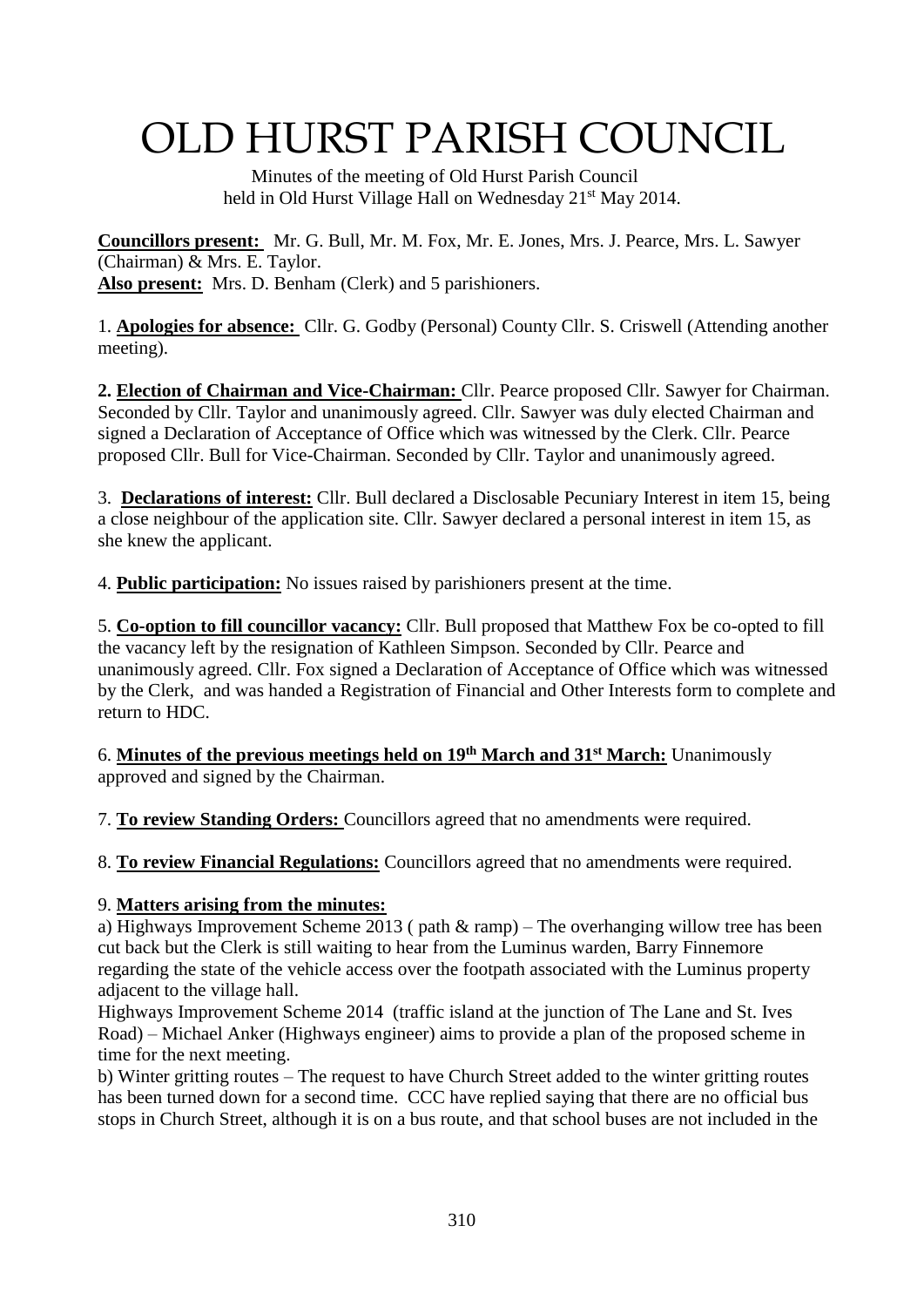criteria. However, CCC will consider adding Church Street to their secondary gritting routes at the next review. Councillors agreed that the Clerk should reply querying the reasons for the rejection. c) Footpath along the A141 from Old Hurst to Warboys – Highways are arranging for this to be sided out.

d) Pot holes near to The Grove – Highways do not have the resources to resurface but have agreed to patch and repair.

e) Car valeting business at The Grove – Following receipt of a number of complaints by parishioners, the Clerk had asked Highways to address the number of signs that had been placed on the grass verges. These had subsequently decreased considerably. Cllr. Bull was still looking into whether the relevant planning permission was in place.

f) Time banking – Carried forward to the next meeting.

g) Cambridgeshire Future Transport – Cllr. Sawyer had attended the first meeting on the future of subsidised bus routes. A further meeting will be held on  $2<sup>nd</sup>$  June 7pm – 9pm at Ramsey Community Centre but nobody from the Parish Council will be available to attend. The Clerk will request a copy of the notes from the meeting and circulate them to councillors.

h) Cluster meeting – Cllr. Sawyer, Cllr. Bull and Cllr. Pearce had attended the Cluster Meeting at Somersham on 24<sup>th</sup> March. Cllr. Sawyer and Cllr. Bull agreed that it had been useful to meet councillors from other villages and to share ideas. Cllr. Sawyer to attend the next meeting. i) Speedwatch – the Chairman invited Val Edwards from Speedwatch to address the Council. Mrs Edwards advised that 5 sessions had been carried out since the last meeting. A session held on 22<sup>nd</sup> April from 5pm to 6pm had detected 51 vehicles exceeding the speed limit on The Lane. The next session will be held on 27<sup>th</sup> May from 7.45am to 8.45am, with a further session on 29<sup>th</sup> May from 5pm to 6pm, when a police officer will also be present.

Public participation: The Chairman asked 2 parishioners who had arrived after item 4 (public participation) whether they wished to address the Parish Council.

The owner of the car valeting business at The Grove Business Park informed councillors that he had the relevant planning permission to operate his business and queried why he had been asked by Highways to remove advertising signage on the grass verges. Cllr. Sawyer advised that planning permission had been an issue at The Grove Business Park in the past and that therefore the Parish Council were disposed to checking whenever a new business started up there. The Clerk advised that Highways do not permit advertising signs to be placed on the grass verges and that she had asked Highways to look into this following a number of complaints from parishioners.

## 10. **Finance.**

a) To approve the accounts for year ending  $31<sup>st</sup>$  March 2014 and to complete the Annual Return. All councillors had received a copy of the accounts prior to the meeting. Cllr. Taylor proposed that the accounts be approved and signed by the Chairman and Clerk and that Section 1 and 2 of the Annual Return, completed by the Clerk, be signed by the Chairman and the Clerk. Seconded by Cllr. Jones and unanimously agreed.

b) Result of the internal audit.

Completed by Brain Cox & Co. with no issues raised.

c) Payment of outstanding debts.

Cllr. Taylor proposed retrospective approval of payment of items (1) and (2) and approval of payment of items (3) to (7). Seconded by Cllr. Jones and unanimously agreed.

(1) Cq. No. 000381 - £111.66, Mrs. D. Benham, wages & expenses of Parish Clerk for April.

(2) Cq. No. 000382 - £22.40, HMRC, PAYE/NI

(3) Cq. No. 000383 - £60.00, Brian Cox & Co., internal audit fee.